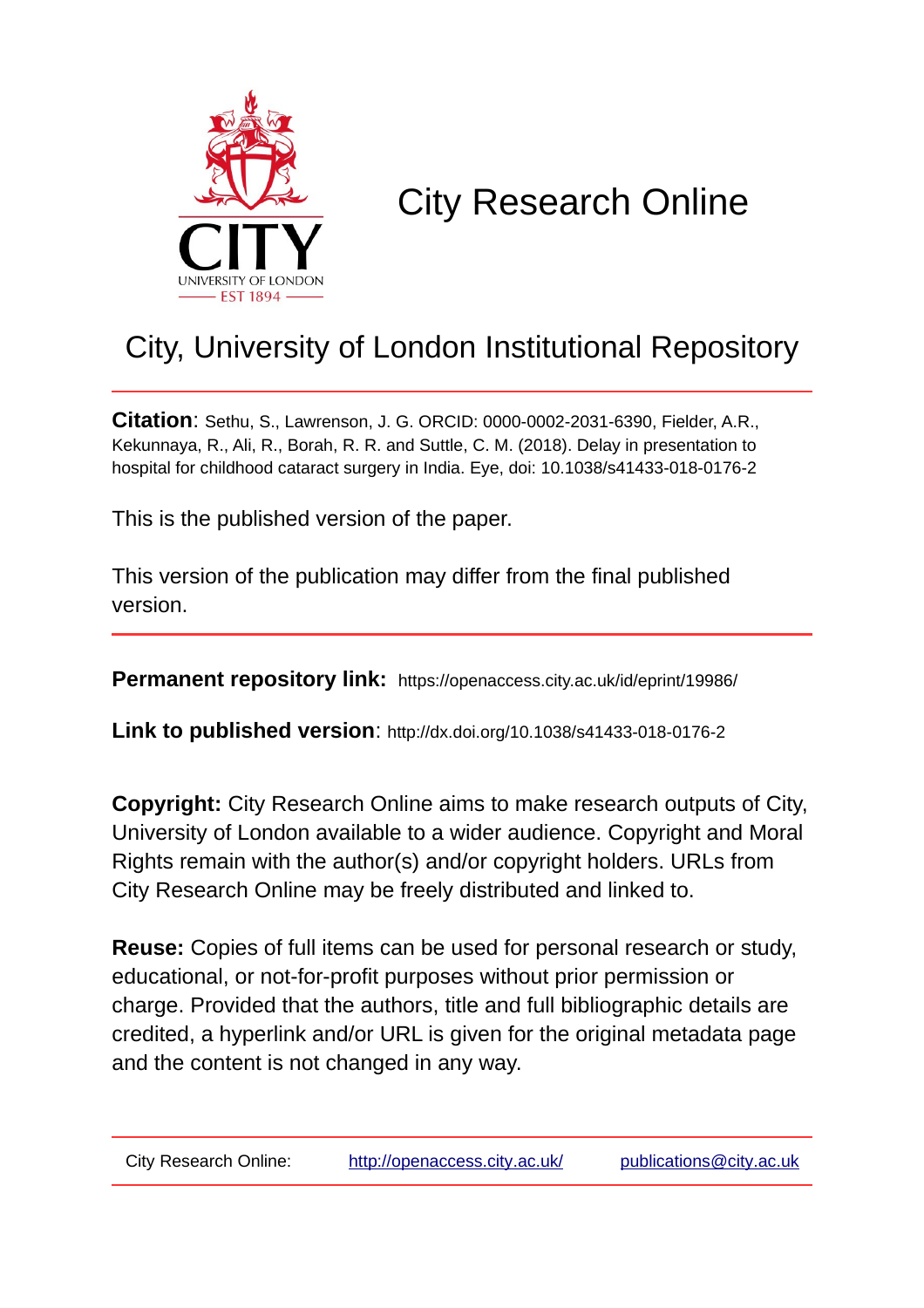#### ARTICLE





### Delay in presentation to hospital for childhood cataract surgery in India

Sethu Sheeladevi<sup>1</sup> • John G. Lawrenson<sup>1</sup> • Alistair Fielder<sup>1</sup> • Ramesh Kekunnava<sup>2</sup> • Rahul Ali<sup>3</sup> • Rishi R. Borah<sup>3</sup> • Catherine Suttle<sup>1</sup>

Received: 12 April 2017 / Revised: 3 April 2018 / Accepted: 30 May 2018 © The Author(s) 2018. This article is published with open access

#### Abstract

Purpose Cataract is one of the major causes of avoidable visual disability in children and the aim of this study was to investigate the age at which children with cataract present for surgery at tertiary hospitals across India.

Methods A prospective multicenter study collected data from 9 eye hospitals in 8 states in India. All children admitted for cataract surgery between Nov 2015 and March 2016 were considered eligible. Parents were interviewed at the hospital by trained personnel and socio demographic information, age at diagnosis and at surgery and the relevant clinical data were obtained from the medical records. Mean age, age range at surgery were used and performed logistic regression analyses. Results Parents of 751 consecutive cases were interviewed, of which 469(63%) were boys and 548 (73%) were from rural areas. Cataract was bilateral in 493 (66%) and unilateral in 258 (34%); of the unilateral cases, 179 (69%) were due to trauma. The mean age at surgery for 'congenital' and 'developmental' cataract was  $48.2 \pm 50.9$  and  $99.7 \pm 46.42$  months, respectively and the mean age was lower in the southern region compared to other regions. Children with 2 or more siblings at home were five times more likely to undergo surgery within 12 months (OR, 4.69; 95% CI: 2.04–10.79;  $p = < 0.001$ ). Conclusions Late surgery for childhood cataract remains a major challenge and the factors determining this issue in India are pertinent also to several other countries and need to be addressed for every child with cataract to achieve full visual potential.

#### Introduction

Cataract is an avoidable cause of childhood vision impairment and blindness. Globally it is responsible for 5–20% of blindness in children [[1\]](#page-8-0) and is a priority for the VISION 2020: Right to Sight Initiative. A recent systematic review on the global burden of childhood cataract reported prevalence estimates ranging from 0.32 to 22.9 per 10000 children [[2\]](#page-8-0). Although a treatable condition, previous research from India indicates that about half of the children in schools for the blind suffer from potentially preventable

 $\boxtimes$  Sethu Sheeladevi [Sheeladevi.sethu@city.ac.uk](mailto:Sheeladevi.sethu@city.ac.uk) and/or treatable conditions with cataract being one of the leading causes [[3\]](#page-8-0).

Cataract in early childhood can be clinically classified as either congenital or developmental the former deemed to have greater impact on vision. This categorization is widely applied but is imprecise and unsatisfactory since it is almost impossible to know the age of onset of childhood cataract with most occurring during fetal life [[4\]](#page-8-0), while in many cases the cataract becomes apparent later in childhood with the precise age of onset remaining unknown. However, these terms are used in many countries to provide a clinical dichotomous indication of impact on vision, and are used as such here.

The developing visual system requires appropriate visual experience during infancy and early childhood. If compromised by cataract, bilateral or unilateral [\[5](#page-8-0)] form deprivation amblyopia results which affects the child's educational [\[6](#page-8-0)] and psychosocial [[7\]](#page-8-0) development. Thus, while treatment of adult cataract is effective for visual rehabilitation at any age, a visually significant cataract that occurs in infancy and early childhood must be treated as early as possible, and requires long-term follow-up. In particular, unilateral visual

<sup>1</sup> Division of Optometry and Visual Science, City, University of London, London, UK

<sup>2</sup> Child Sight Institute & Jasti V Ramanamma Children's Eye Care Centre, L V Prasad Eye Institute, Hyderabad, India

<sup>3</sup> Orbis International, Haryana, India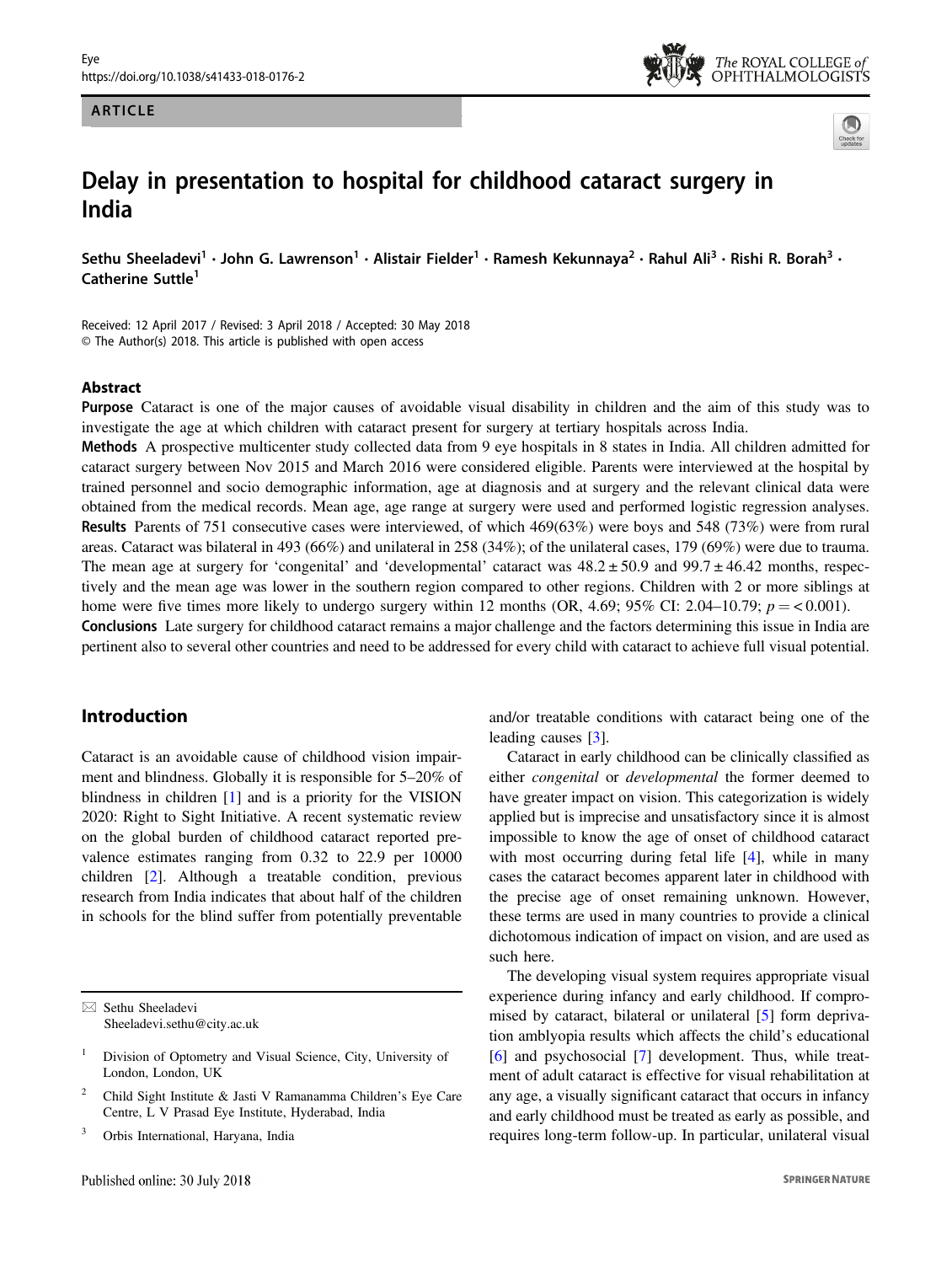deprivation in infancy results in more severe visual acuity deficits than bilateral deprivation, and this is related to the fact that in the unilateral condition visual development of the affected eye occurs in competition with an unaffected eye [\[8](#page-8-0)].

The time at which treatment of congenital cataract is most effective is within the first six to eight weeks after birth for unilateral cases [\[8\]](#page-8-0), and within the first 14 weeks, for bilateral cases [\[9](#page-8-0)]. Previous reports suggest that late diagnosis limits the scope for successful outcomes [\[10](#page-8-0), [11](#page-8-0)].

In developed countries, routine screening of all babies in the neonatal period facilitates early recognition of any lens opacity and timely surgical intervention [[12\]](#page-8-0). Despite this in the UK even with routine examination only half of all cataracts in children are diagnosed within the first year of life [[10,](#page-8-0) [11](#page-8-0)]. However, in developing countries, where neonatal eye screening is not routine as part of the health system, cataract surgery in children is delayed due to late recognition with correspondingly later presentation at hospital for treatment [[13\]](#page-8-0). The possible reasons for delayed recognition and treatment vary geographically and include lack of new born screening programs, lack of knowledge among the parents /carers including the belief that nothing can be done [\[14](#page-8-0)] and limited accessibility to specialist centres.

Late presentation for surgery, inadequate follow-up and poor post-operative visual outcome in paediatric patients remain challenging in low and lower middle income countries [[15,](#page-8-0) [16\]](#page-8-0).

There have been few large-scale population-based studies investigating delay in paediatric cataract surgery [\[16](#page-8-0)–[18](#page-8-0)]. Retrospective data from India indicate that only 50% of children with cataract present for surgery without delay [[15\]](#page-8-0)

India has the second largest population in the world and has diverse demographics including wide variations in the availability and utilization of health services as well as availability of health care resources between states [[19\]](#page-8-0). Eye care is provided in different settings; including government hospitals, and non-governmental organizations (NGOs). The latter comprise of 'not-for-profit' and private hospitals, and each of these has different policies and practices regarding the fees structure. For example, government provision is free to all users, while not- for-profit hospitals charge fees on a sliding scale based on each individual's ability to pay, and private hospitals charge relatively high fees, which applies to all patients [[20\]](#page-8-0). Overall, 65% of the eye care services in India are currently offered through NGOs, including not-for-profit and private hospitals [\[21](#page-8-0)].

Currently, no prospective data are available on the age at presentation for childhood cataract surgery across India.

The main aim of this study was to investigate the age at recognition and presentation for cataract surgery among children at not-for-profit hospitals located across India and to identify the socio demographic factors associated with any delay in undergoing surgery.

#### Methods

This study was approved by the School of Health Sciences Research Ethics Committee at City, University of London and by the Institutional Review Boards of all 9 participating hospitals in India and the principles of the Declaration of Helsinki were followed throughout. The data were collected at the locations shown below (4 to 9 are Orbis International supported partner centers) using a prospective observational study design. All the 9 hospitals are not-for-profit NGOs, and provide free services to the individuals who are unable to pay for the services.

- 1. L V Prasad Eye Institute (LVPEI), Hyderabad, Telangana
- 2. L V Prasad Eye Institute (LVPEI), Visakhapatnam, Andhra Pradesh
- 3. L V Prasad Eye Institute (LVPEI), Vijayawada, Andhra Pradesh
- 4. Dr. Shroff's Charity Eye Hospital, New Delhi
- 5. PBMA's H V Desai Eye Hospital, Pune, Maharashtra
- 6. Sadguru Netra Chikitsalaya, Chitrakoot, Madhya Pradesh
- 7. Little Flower Hospital & Research Centre, Angamaly, Kerala
- 8. Vivekanand Mission Ashram, Netra Niramaya Niketan, Haldia, West Bengal
- 9. Sri Sankaradeva Nethralaya, Guwahati, Assam

A sample size of 720 was calculated based on an estimated late presentation rate of 50% [[15\]](#page-8-0), with 5% precision, 95% CI and a refusal rate of 20%. We prospectively approached the parents or carers of all children (aged < 18 years) admitted for cataract surgery between 16th Nov to 5th March 2016, and those who gave consent were enrolled.

At each center, a member of staff was trained for this project and they conducted the interview with the parents in the local language. A structured questionnaire was developed based on literature review with the aim of estimating the age of recognition and presentation for childhood cataract surgery. It was piloted before the main study and after minor modifications the finalized questionnaire was translated to Telugu, Hindi, Malayalam, Marathi, Bengali and Assamese languages and back-translated to ensure accuracy and consistency of content.

The study team at each hospital identified children admitted for surgery and approached the parents or care providers individually with the written information about the study for obtaining consent. As a quality check, all of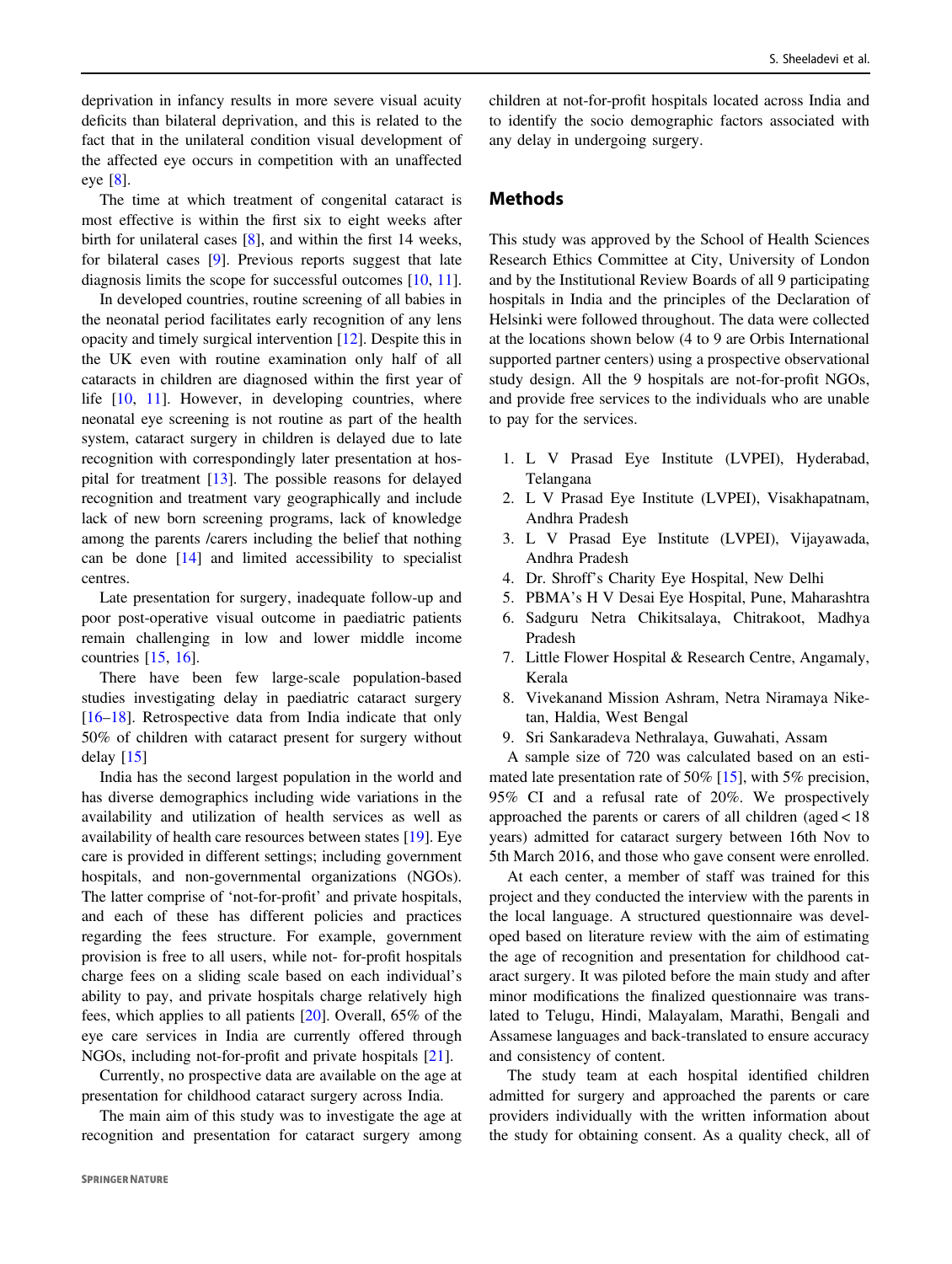<span id="page-3-0"></span>the enrollments were cross-checked with the medical records by the principal investigator (SS) and 10% of the interviews were observed in person by SS in each of the nine hospitals.

#### Case definitions

Paediatric ophthalmologists at the study sites followed uniform criteria to diagnose cataract in children. Cataract was classified as congenital if recognized at or within 2 months of birth and / or if accompanied by nystagmus with no other pathology, or classified as developmental if the cataract was recognized after two months from birth, was zonular in nature and without nuclear involvement. In the case of total cataract, the decision was primarily based on the history of the onset of the cataract and if associated with trauma it was classified as traumatic cataract. Cases of traumatic cataract were excluded from the analysis.

#### Late presentation

For all congenital cataracts, presentation for surgery more than 12 months from birth was defined as late presentation. Although it is recommended to operate earlier than this for better visual outcomes [\[9](#page-8-0)], this definition was used for pragmatic reasons. Definition of late presentation for surgery was more complex in developmental cases. The cataract many have existed for some time prior to recognition, so the period of delay has greater uncertainty in developmental than congenital cases. For this reason no attempt was made to calculate delay in presentation in developmental cataract and only the mean ages at recognition and at surgery were reported in these cases.

#### Statistical analysis

These data were analyzed using SPSS version 22.  $X^2$  test was used to identify associations between the gender and a  $p$  value less than 0.05 was considered statistically significant. One way ANOVA test was used to determine the differences between the regions and univariate and multiple logistic regression analyses were used to look for associations between time to presentation for surgery for congenital cataract and a range of demographic factors. Results were presented as odds ratios (ORs) with 95% confidence intervals (CIs).

#### Results

Nine hospitals representing 5 geographic regions (South  $(n = 4)$ ; West  $(n = 1)$ ; Central  $(n = 1)$ ; East  $(n = 2)$  and North  $(n = 1)$ ) in eight states across India participated in this

| Table 1 Socio demographic details of the study participants by gender |                    |                     |         |  |  |
|-----------------------------------------------------------------------|--------------------|---------------------|---------|--|--|
| Variables                                                             | Boys $n$<br>$(\%)$ | Girls $n$<br>$(\%)$ | P value |  |  |
| Cataract type                                                         |                    |                     |         |  |  |
| Congenital                                                            | 167<br>(49.7)      | 122<br>(51.7)       | 0.67    |  |  |
| Developmental                                                         | 169<br>(50.3)      | 114<br>(48.3)       |         |  |  |
| Laterality                                                            |                    |                     |         |  |  |
| <b>Bilateral</b>                                                      | 291<br>(86.6)      | 202<br>(85.6)       | 0.81    |  |  |
| Unilateral                                                            | 45 (13.4)          | 34 (14.4)           |         |  |  |
| Family History of Childhood<br>cataract                               | 34(10.1)           | 36(15.3)            | 0.07    |  |  |
| Treatment category                                                    |                    |                     |         |  |  |
| Paying                                                                | 175<br>(52.1)      | 118<br>(50.0)       | 0.67    |  |  |
| Non paying                                                            | 161<br>(47.9)      | 118<br>(50.0)       |         |  |  |
| Place of birth                                                        |                    |                     |         |  |  |
| Hospital                                                              | 234<br>(69.6)      | 154<br>(65.3)       | 0.28    |  |  |
| Home                                                                  | 102<br>(30.4)      | 82 (34.7)           |         |  |  |
| Residential location                                                  |                    |                     |         |  |  |
| Urban                                                                 | 54 (16.1)          | 34 (14.4)           |         |  |  |
| Semi-rural                                                            | 47 (14.0)          | 29 (12.3)           | 0.68    |  |  |
| Rural                                                                 | 235<br>(69.9)      | 173<br>(73.3)       |         |  |  |
| Region                                                                |                    |                     |         |  |  |
| South India                                                           | 139<br>(41.4)      | 111<br>(47.0)       |         |  |  |
| Central India                                                         | 102<br>(30.4)      | 72 (30.5)           |         |  |  |
| West India                                                            | 18(5.4)            | 12(5.1)             | 0.54    |  |  |
| North India                                                           | 36 (10.7)          | 19(8.1)             |         |  |  |
| East India                                                            | 41 (12.2)          | 22 (9.3)            |         |  |  |
| Parental consanguinity                                                | 88 (26.2)          | 66 (28.0)           | 0.70    |  |  |
| Father's education                                                    |                    |                     |         |  |  |
| No education                                                          | 87 (25.9)          | 83 (35.2)           |         |  |  |
| School education                                                      | 202<br>(60.1)      | 118<br>(50.0)       | 0.04    |  |  |
| University education                                                  | 47 (14.0)          | 35 (14.8)           |         |  |  |
| Mother's education                                                    |                    |                     |         |  |  |
| No education                                                          | 113<br>(33.6)      | 91 (38.6)           |         |  |  |
| School education                                                      | 188<br>(56.0)      | 110<br>(46.6)       | 0.06    |  |  |
| University education                                                  | 35 (10.4)          | 35 (14.8)           |         |  |  |
| Father's occupation                                                   |                    |                     |         |  |  |
| Daily Laborer                                                         | 235<br>(69.9)      | 170<br>(72.0)       |         |  |  |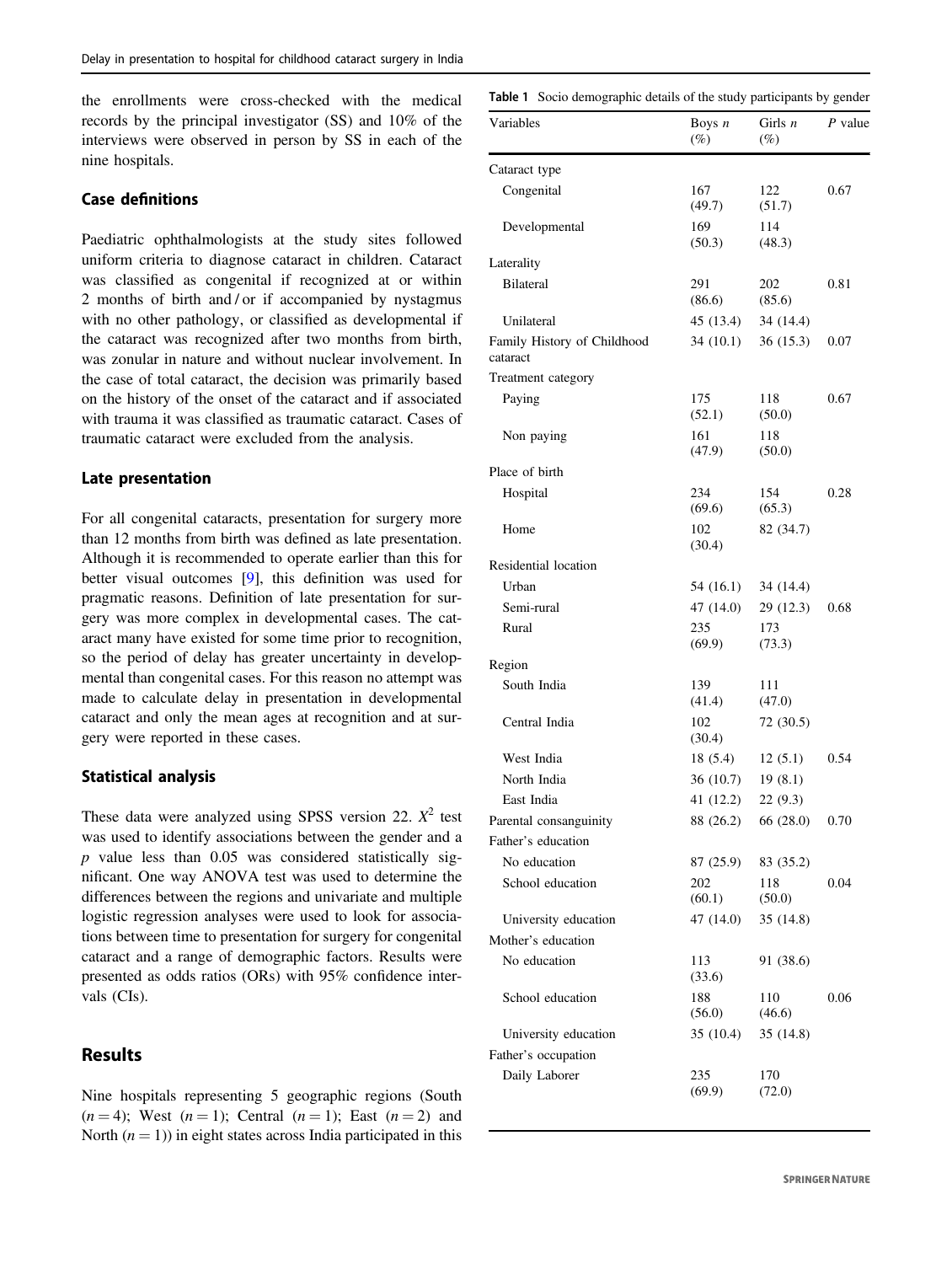Table 1 (continued)

| Variables                                          | Boys $n$<br>(%)     | Girls $n$<br>$(\%)$   | $P$ value |
|----------------------------------------------------|---------------------|-----------------------|-----------|
| Formal employment<br>(government / private sector) |                     | $67(19.9)$ $36(15.3)$ | 0.27      |
| Others                                             |                     | $34(10.1)$ $30(12.7)$ |           |
| Mother's occupation                                |                     |                       |           |
| Not working                                        | 256<br>(76.2)       | 174<br>(73.7)         |           |
| Daily Laborer                                      |                     | $69(20.5)$ 48 (20.3)  | 0.31      |
| Formal employment<br>(government / private sector) | $11(3.3)$ $14(5.9)$ |                       |           |
| Family's reported monthly income                   |                     |                       |           |
| $(E1 = \text{INR } 80)$                            |                     |                       |           |
| $\leq$ INR 5000                                    | 146<br>(43.5)       | 110<br>(46.6)         | 0.12      |
| INR 5001- INR 20,000                               | 171<br>(50.9)       | 104<br>(44.1)         |           |
| $>$ INR 20,001                                     | 19 (5.7)            | 22(9.3)               |           |

INR Indian rupees

study. A total of 780 children were admitted for cataract surgery during the study period, of which 751 (96%) consented to participate in the study. Of the 751 subjects, 469  $(62.5\%)$  were boys and 282 (37.5%) were girls. The mean age of the participants at hospital admission was 83.6 months (SD 56.0) including traumatic cataract.

According to the study definition, 289 (38%) of the children presented with congenital cataract, 283 (38%) children with developmental cataract, including 14 (2%) children were diagnosed with cataract caused by infections or diabetes and 179 (24%) children with a history of trauma. Bilateral cataract was present in 493 (86%) children, and unilateral cataract was present in 79 (14%) children.

As shown in Table [1](#page-3-0), most of the socio demographic factors were not found to be associated with the genders.

In 227 (40%) of the children with either congenital or developmental cataract, the condition was recognized before 1 year of age and of these 71 (12.4%) were recognized during the neonatal period (0–28 days). About half (51%) of the 227 underwent surgery within 1 year of birth, 19.4% between 1 and 3 years, 20.3% between 3 and 10 years and around 9% after 10 years of age (Fig. [1\)](#page-5-0).

Mean age for childhood cataract surgery (excluding the traumatic cataract) was 74.6 months (SD 55.8); congenital 48.2 (SD 50.9); developmental 99.7 (SD 46.42). The comparative data on age at recognition and their respective mean age at surgery, laterality for both congenital and developmental cataract is shown in Table [2](#page-5-0).

In half of the subjects (50%), a parent recognized the eye problem and in 81 (14.2%) it was recognized by another relative including grandparents or older siblings. In 149 (26.0%) cases, it was recognized by health workers and in

56 (10%) of cases the cataract was recognized by school teachers.

The mean age at surgery for congenital cataract in the Southern, Western, Central, Eastern and Northern regions was 32.4, 36.3, 59.5, 79.4 and 81.4 months, respectively, while the corresponding figures for developmental cataract were 84.5, 93.2, 111.2, 102.3 and 120.1 months. The mean age at presentation was low in the Southern and Western regions compared to others (Fig. [2\)](#page-6-0).

In the univariate regression model for congenital cataracts, the age at presentation for late surgery (more than 12 months) had statistical correlation with location (e.g. rural), geographical region, parental education and age, number of siblings at home and father's occupation (all  $p = < 0.01$ ). In the multivariate model, geographical region and the number of siblings at home were associated significantly with late surgery. Children with two and more siblings at home were almost five times more likely to undergo surgery within 12 months of age than those with one or no siblings (OR: 4.69; 95% CI: 2.04–10.79;  $p = < 0.001$ ) (Table [3](#page-6-0)).

#### **Discussion**

The mean age at surgery for congenital cataract was 4 years and for developmental cataract it was 8 years. More than two-thirds of the congenital cataracts were recognized within 1 year of birth, around two-thirds of all cataracts were recognized by family members and in half of the cases it was by a parent. The reason for increased mean age at surgery in developmental cataract, may be due to delay in recognition or may be related to the level of visual loss, with some cataract being more visually significant than others.

Overall, half of all cataract surgeries in the present study occurred later than 12 months from birth, and this is consistent with findings of a retrospective study from India [\[15](#page-8-0)]. However, the proportion of children undergoing surgery within 6 months from birth was lower (16%) in the current study than has been reported in China (28%) [[13\]](#page-8-0). Similarly, another study from China indicates that a mean age at surgery for congenital cataract of 27.6 [\[22](#page-8-0)] vs. 48.2 months in the present study, and for all childhood cataract a retrospective study from Southern India found mean age at surgery of 53.0 [\[23](#page-8-0)] vs. 74.6 months in the present study. The higher mean age in the present study may reflect the fact that the data were drawn from different regions in the country, while the data showing earlier surgery were from the South. For example, we found the mean age at surgery to be higher in the Central and the combined Northern and Eastern regions of the country than in the Southern region, by factors of 2 and 2.5 respectively. These disparities are known [[24\]](#page-8-0) and the Southern region, in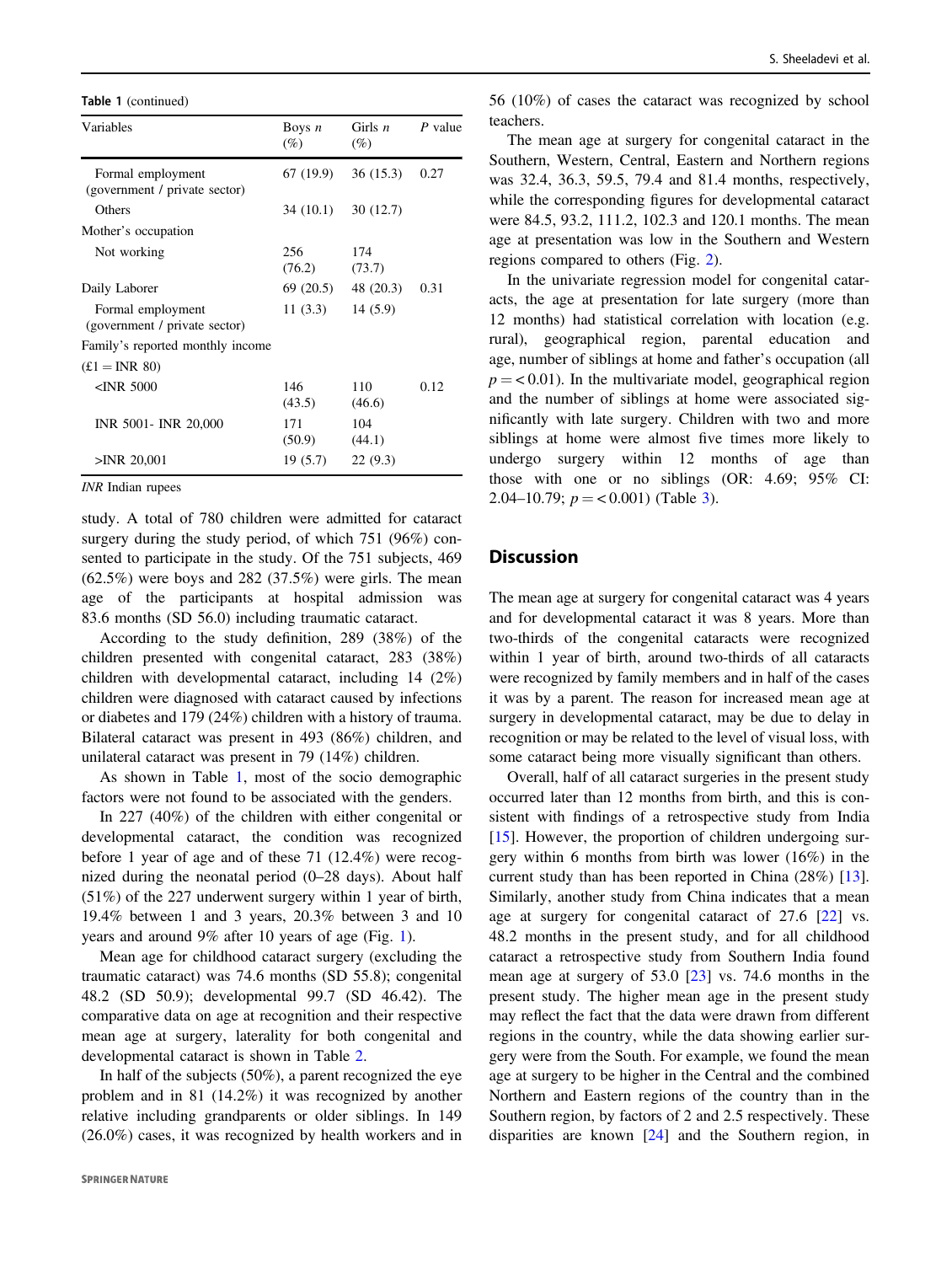<span id="page-5-0"></span>Fig. 1 Comparison of age at recognition and the age at presentation for surgery for childhood cataract (Proportion of children). X axis indicates the age at recognition by the carers. Each column represents the proportion of children recognized during the time period and different colors indicate the time at which surgery was completed



| Table 2 Age at recognition and |
|--------------------------------|
| the mean age at surgery for    |
| congenital and developmental   |
| cataract                       |

| Age (in months) at which eye<br>problem was recognized | Mean and age range for childhood cataract surgery (in months) |                   |                   |                        |                                  |                  |
|--------------------------------------------------------|---------------------------------------------------------------|-------------------|-------------------|------------------------|----------------------------------|------------------|
|                                                        | Congenital cataract                                           |                   |                   | Developmental cataract |                                  |                  |
|                                                        | $n(\%)$                                                       | Unilateral        | <b>Bilateral</b>  | $n(\%)$                | Unilateral                       | <b>Bilateral</b> |
| $\leq$ 12                                              | 111                                                           | 7.3               | 6.2               | 5                      |                                  | 7.5              |
|                                                        | (38.4)                                                        | $(2.2 - 12.0)$    | $(1.2 - 12.0)$    | (1.9)                  | $\Omega$                         | $(3.6 - 12.0)$   |
| $>12-36$                                               | 58                                                            | 23.5              | 22.4              | 18                     | 32.7                             | 29.7             |
|                                                        | (20.1)                                                        | $(18.0 - 36.0)$   | $(13.1 - 36.0)$   | (6.7)                  | $(30.6 - 33.9)$                  | $(16.8 - 36.0)$  |
| $>36-120$                                              | 79                                                            | 79.5              | 74.2              | 140                    | 69.7                             | 74.8             |
|                                                        | (27.3)                                                        | $(37.1 - 108.0)$  | $(36.3 - 109.3)$  | (52.0)                 | $(48.0 - 114.9)$                 | $(36.7 - 114.4)$ |
| >120                                                   | 41                                                            | 144.4             | 147.3             | 106                    | 145.4                            | 150.5            |
|                                                        | (14.2)                                                        | $(120.0 - 178.7)$ | $(120.0 - 198.7)$ | (39.4)                 | $(120-180.0)$                    | $(120-194.5)$    |
| All cases                                              | 289                                                           | 51.8              | 47.7              | 269                    | 113.2                            | 97.2             |
|                                                        | (100)                                                         | $(2.2 - 178.7)$   | $(1.2 - 199.0)$   | (100)                  | $(30.6 - 180.0)$ $(3.6 - 194.5)$ |                  |

particular, has a higher number of not-for-profit eye hospitals and the active implementation of community eye care activities across the region may have led to greater awarenesss of the need for early surgery.

Even though more than two-thirds of cases in this study were recognized within one year, these findings indicate that there are impediments to early surgery for childhood cataract in India.

Early treatment of childhood bilateral and unilateral cataract is important to optimize vision in life and to minimize amblyopia. Visual disability in untreated bilateral cataract has an impact on general development, including educational [\[25\]](#page-8-0) and social aspects. As outlined earlier (see "Introduction" section), visual development is more adversely affected by unilateral than bilateral cataract in infancy. Specifically, visual acuity deficits are more severe in congenital unilateral than bilateral cataract, since the visual deprivation caused by the cataract occurs during a critical period for visual development and in the unilateral case, the resulting abnormal development (amblyopia) is exacerbated by competition from the unaffected eye. It has been shown that early surgery improves the visual outcomes in both unilateral and bilateral cataracts [\[26\]](#page-8-0). It has been previously reported that congenital cataract operated after 1 year was associated with poorer visual outcomes [\[23\]](#page-8-0) and in the current study 40% of all congenital cataract cases underwent surgery >3 years from birth. However, it is worth noting the strong potential for unilateral cataract to have severe negative effects on visual development, and the need for early treatment (while the visual system has plasticity) in these cases.

Prevalence of bilateral and unilateral childhood cataract has previously been reported to be similar  $[2, 9]$  $[2, 9]$  $[2, 9]$  $[2, 9]$  $[2, 9]$ . However, in the current study, 86% of the children presented with bilateral cataract and only 14% presented with unilateral cataract. This is an important finding since it suggests a low rate of presentation of unilateral cataract, and a high proportion of cases unpresented and untreated, at risk of impaired visual development and permanent visual deficit in one eye.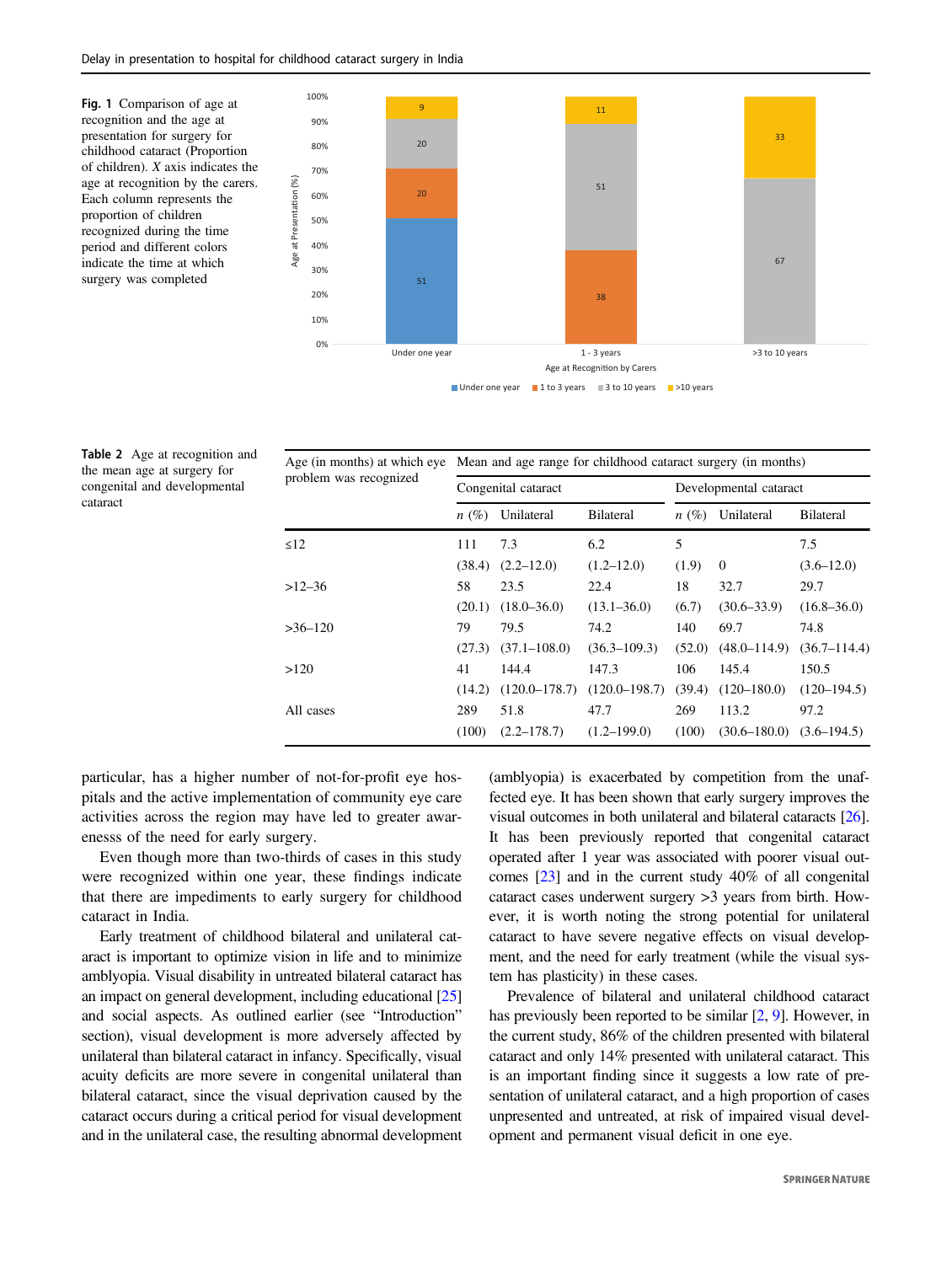<span id="page-6-0"></span>

Table 3 Multivariate Logistic regression analysis of underlying factors associated with surgery later than 12 months for congenital cataract

| Factors                                                                         | Univariate            |              | Multivariate        |           |
|---------------------------------------------------------------------------------|-----------------------|--------------|---------------------|-----------|
|                                                                                 | OR (95% CI)           | $p$ value    | OR (95% CI)         | $p$ value |
| Gender (Boys vs Girls)                                                          | $0.83(0.51-1.34)0.44$ |              | $1.38(0.77-2.45)$   | 0.28      |
| Birth place (Hospital vs. home)                                                 | $0.20(0.09-0.43)$     | < 0.001      | $2.23(0.92 - 5.45)$ | 0.08      |
| Location (Rural vs urban)                                                       | $1.31(0.69-2.44)0.41$ |              | $1.31(0.60 - 2.82)$ | 0.49      |
| Region (South & West vs. North & East)                                          | $3.27(1.93 - 5.55)$   | ${}_{0.001}$ | $1.53(0.78-3.02)$   | 0.22      |
| Treatment category (Paying vs. nonpaying)                                       | $2.37(1.46-3.85)$     | < 0.001      | $1.53(0.78-3.05)$   | 0.22      |
| Laterality (Bilateral vs. unilateral)                                           | $1.11(0.53 - 2.35)$   | 0.79         | $1.06(0.43-2.56)$   | 0.91      |
| Family history with childhood cataract                                          | $1.97(0.92 - 4.21)$   | 0.08         | $1.21(0.46-3.15)$   | 0.69      |
| Parental consanguinity                                                          | $1.16(0.69-1.94)$     | 0.56         | $1.08(0.56 - 2.11)$ | 0.81      |
| Father's age $(30 years vs. \geq 30 years)$                                     | 2.92 (1.79–4.78)      | < 0.001      | $1.88(0.95 - 3.71)$ | 0.07      |
| Mother's age $(30 years vs. \geq 30 years)$                                     | $3.25(1.76-6.00)$     | < 0.001      | $1.49(0.67-3.29)$   | 0.33      |
| Father's education (No education vs. any<br>education)                          | $3.29(1.85 - 5.86)$   | < 0.001      | $1.55(0.68-3.51)$   | 0.29      |
| Mother's education (No education vs. any<br>education)                          | $2.71(1.55-4.76)$     | 0.001        | $1.40(0.63-3.11)$   | 0.41      |
| Father's occupation (Laborers vs. all others)                                   | $2.25(1.34-3.79)$     | 0.002        | $1.30(0.61 - 2.79)$ | 0.49      |
| Mother's occupation (Not working vs. working)                                   | $1.15(0.69-1.92)$     | 0.60         | $1.11(0.49 - 2.47)$ | 0.78      |
| No of siblings (Only child vs. 2 or more)                                       | $8.55(4.15-17.6)$     | ${}_{0.001}$ | $4.26(1.84 - 9.85)$ | < 0.001   |
| Family's reported income ( <inr 5000="" vs.="">INR<br/>5001; £1 = INR 80)</inr> | $2.86(1.68-4.85)$     | < 0.001      | $1.85(0.89-3.83)$   | 0.09      |

Globally, no gender difference is reported in the prevalence of childhood cataract [\[2](#page-8-0)]. However, in the current study, in all regions of India, more boys presented for surgery than girls (60 vs. 40%), which is similar to previous reports in Africa [[27\]](#page-8-0) and in India [\[28](#page-8-0)]. This is supported by published evidence from India that boys are much more likely than girls to undergo hospital based treatment, particularly in economically poor families [\[29](#page-8-0)].

The differences highlighted here, including gender imbalance at baseline, laterality and regional delay in accessing childhood cataract services need to be bridged to achieve equitable access to health care, which is considered crucial for reaching many of the Sustainable Development Goals. [\(http://www.un.org/sustainabledevelopment/\)](http://www.un.org/sustainabledevelopment/)

There are challenges in defining childhood cataract. One widely used definition is the age at onset: a congenital or

Fig. 2 Mean age (±standard error) of childhood cataract surgery across India.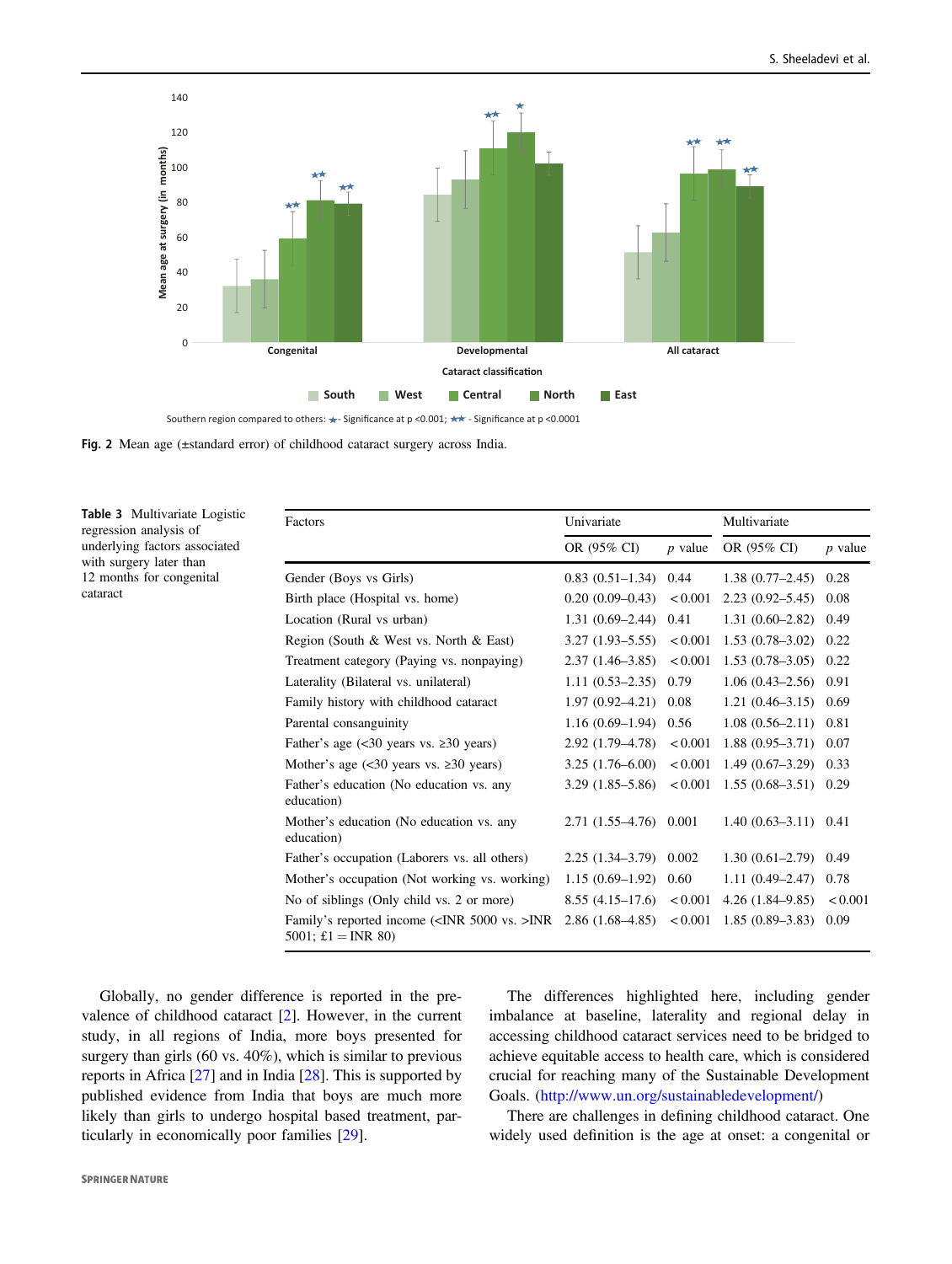infantile cataract is said to present within the first year of life [\[12](#page-8-0)], whereas cataract presenting between 1 and 10 years of life is classified as developmental or juvenile cataract. For example, Mwende [[18\]](#page-8-0) and You et al. [[13\]](#page-8-0) defined congenital cataracts as those recognized by carers or which presented at the hospital when the child was below the age of 1 year. All those recognized after 12 months and not due to trauma were defined as developmental cataract. However, as outlined earlier, childhood cataract that appears to not be congenital (not apparent at or within a certain time window after birth) is generally categorized as developmental, but the distinction between these two types is unclear. Clarity in defining and determining the time to surgery in childhood cataracts is essential to address any access issues in these cases.

In the present study, if we assume all congenital cataracts categorized by the clinicians are truly congenital (from birth), only one-third of the unilateral congenital cataract cases completed surgery within 1 year. And only one-fifth of all congenital cataracts were surgically treated within 1 year with the remaining 80% treated later, from 1 to 10 years. In about half of the cases, the cataract was recognized by a parent or carer, so in these cases lack of parental awareness did not cause any delay, instead, other factors such as accessibility to the surgical centres may be responsible. It was significant to note the association of two or more siblings in the home with early presentation for surgery. Perhaps, these parents were able to compare the developmental milestones and the behavior of the child with cataract with other siblings and identify the problem earlier and access treatment.

To our knowledge, this is the first multi-center study aimed at estimating the actual age at presentation for childhood cataract across India. Although the data were obtained from several geographical regions, all of the hospitals included in the study were not-for-profit, and therefore the findings cannot be generalized to the entire population. For example, parents using the private hospitals for their child's treatment may be a different sociodemographic group. Nonetheless, our study has highlighted that delayed presentation for surgery remains a significant problem in India for children with congenital or developmental cataract. Understanding the reasons for delayed presentation and /or surgery will provide valuable insights to reduce the time gap between the onset of vision impairing cataract and surgery. Reducing these gaps will improve the visual outcomes of childhood cataract surgery and thus contribute to achieving one of the main priorities of VISION 2020: The Right to Sight Initiative, reducing blindness and vision impairment in children.

#### Conclusion

This study confirms that time-to-surgery for childhood cataract remains a major problem in India. The factors contributing to this include gender, laterality and also local health service factors. Though these factors are identified in India, they are likely to be pertinent to several other countries. Region-specific efforts are required from all stakeholders in the community to ensure children with cataract receive timely surgical services to reduce blindness and vision impairment caused by cataract so that they may achieve their full visual potential. Further work is underway to examine the barriers to treatment for childhood cataract in India and how these might be removed.

#### Summary

#### What was known before

● Presentation for childhood cataract is often delayed in developing countries. Age at surgery is important factor for better post-operative outcome.

#### What this study adds

- Time gap between age at recognition and age at surgery for congenital cataract.
- Mean age at recognition and at surgery for congenital and developmental cataract in children. socio demographic factors associated with this delayed presentation.

Acknowledgements We acknowledge the support of all the study participants and the hospital staff who supported data collection.

#### Compliance with ethical standards

Conflict of interest The authors declare that they have no conflict of interest.

Open Access This article is licensed under a Creative Commons Attribution 4.0 International License, which permits use, sharing, adaptation, distribution and reproduction in any medium or format, as long as you give appropriate credit to the original author(s) and the source, provide a link to the Creative Commons license, and indicate if changes were made. The images or other third party material in this article are included in the article's Creative Commons license, unless indicated otherwise in a credit line to the material. If material is not included in the article's Creative Commons license and your intended use is not permitted by statutory regulation or exceeds the permitted use, you will need to obtain permission directly from the copyright holder. To view a copy of this license, visit [http://creativecommons.](http://creativecommons.org/licenses/by/4.0/) [org/licenses/by/4.0/](http://creativecommons.org/licenses/by/4.0/).